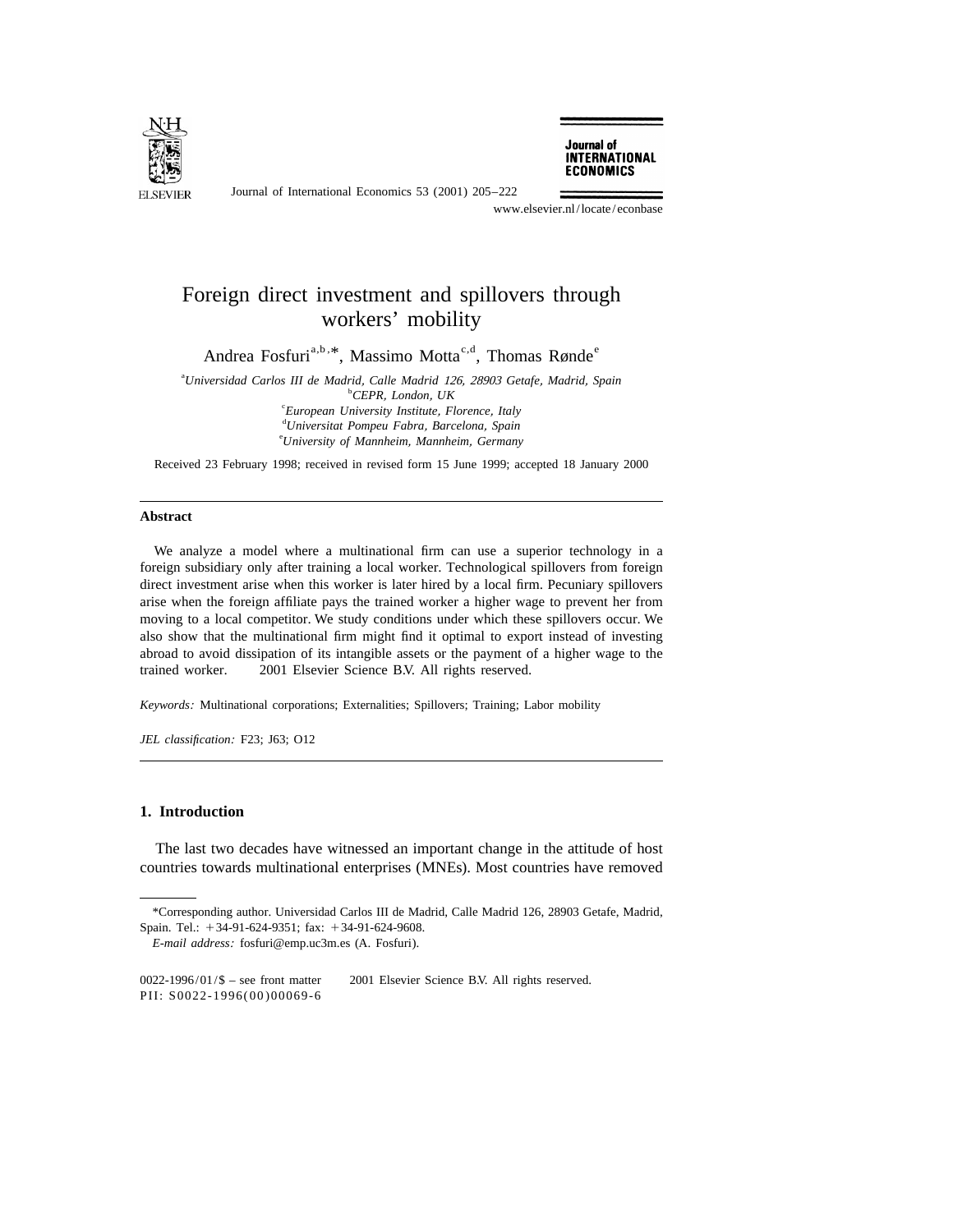their barriers to foreign direct investment (FDI) and have actively encouraged investment by foreign firms. Advocates of these policies claim that MNEs generate spillovers which benefit the host economy. Such spillovers may take several  $forms<sup>1</sup>$ 

First, there may exist backward and forward linkages between foreign affiliates and local firms (Lall, 1980; Rodriguez-Clare, 1996). Second, foreign affiliates may increase local firms' productivity through ''demonstration effects''. For example, domestic competitors might successfully imitate technological innovations introduced by MNEs (Mansfield and Romeo, 1980; Blömstrom, 1986). Third, spillovers arise when subsidiaries of foreign firms train local employees who later join local firms or set up their own companies, bringing with them all (or part of) the technological, marketing, and managerial knowledge that they have acquired.

In this paper, we focus on this last form of spillovers, and we present a model in which technological spillovers arise due to the mobility of workers who have been trained by MNEs. Our main purpose is to study the conditions under which such spillovers occur.

The fact that MNEs undertake substantial efforts in the education of local workers has been documented in many instances (e.g., ILO, 1981; Lindsey, 1986), and empirical research seems to indicate that MNEs offer more training to technical workers and managers than do local firms (Chen, 1983; Gerschenberg, 1987). In early stages, affiliates rely more intensively on expatriates, but subsequently they tend to replace them with (cheaper) local workers who have been properly trained in the meanwhile (UNLTC, 1993).

However, evidence on spillovers due to workers' mobility is scarce and far from conclusive.<sup>2</sup> An early study by Behrman and Wallender (1976) shows that, while labor mobility is important in certain circumstances, it is minimal in others. Gerschenberg (1987) analyzes MNEs' activity in Kenya. He concludes that mobility is lower for managers employed by MNEs than for those employed by local firms. In a study of the Taiwanese economy, Pack (1993) finds that labor mobility from MNEs to local firms is important and that often trained managers leave MNEs to run their own businesses. Aitken et al. (1997) study the effect of inward FDI on the wages of the local workforce in three different host countries. In Mexico and Venezuela, inward FDI increases the wages of the workers in MNE affiliates, but has no effect on the wages of local firms' workers. In the US, inward FDI results in higher wages both in MNE affiliates and in local firms. Indirectly, this might show the existence of technological spillovers through labor mobility in the US, whereas in Mexico and Venezuela such labor mobility might be inhibited by either the higher wages paid by the MNEs or a larger technology gap.

Our paper provides a formalization which is consistent with these findings. We build a model where a MNE trains a local worker to run its subsidiary. Later, the

<sup>&</sup>lt;sup>1</sup>See Blömstrom and Kokko (1998) for an extensive review of FDI spillovers.

 $2$ See also Blömstrom and Kokko (1998).